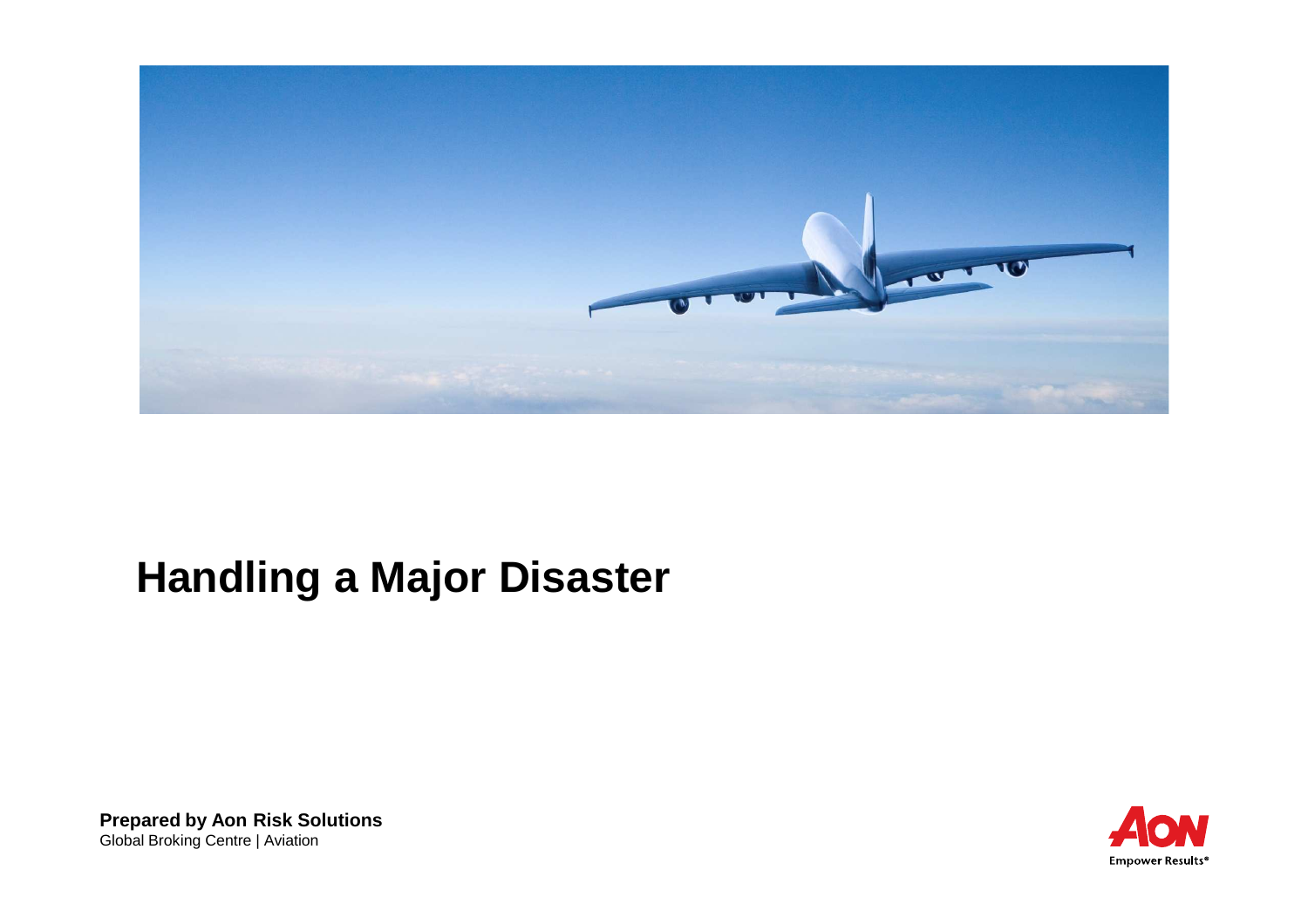#### Brief Overview of Air Algerie and Tassili Airlines Cover

- Aircraft Insured up to a maximum of USD200,000,000 any one aircraft, and down to USD50,000 in respect of Air Algerie, and USD25,000 in respect of Tassili Airlines
- CTL can be declared when repair costs are estimated at 75% or more of the agreed value
- AVS103 50/50 clause
- Spares Coverage USD250,000,000 any one occurrence
- CSL USD1,000,000,000 any one occurrence

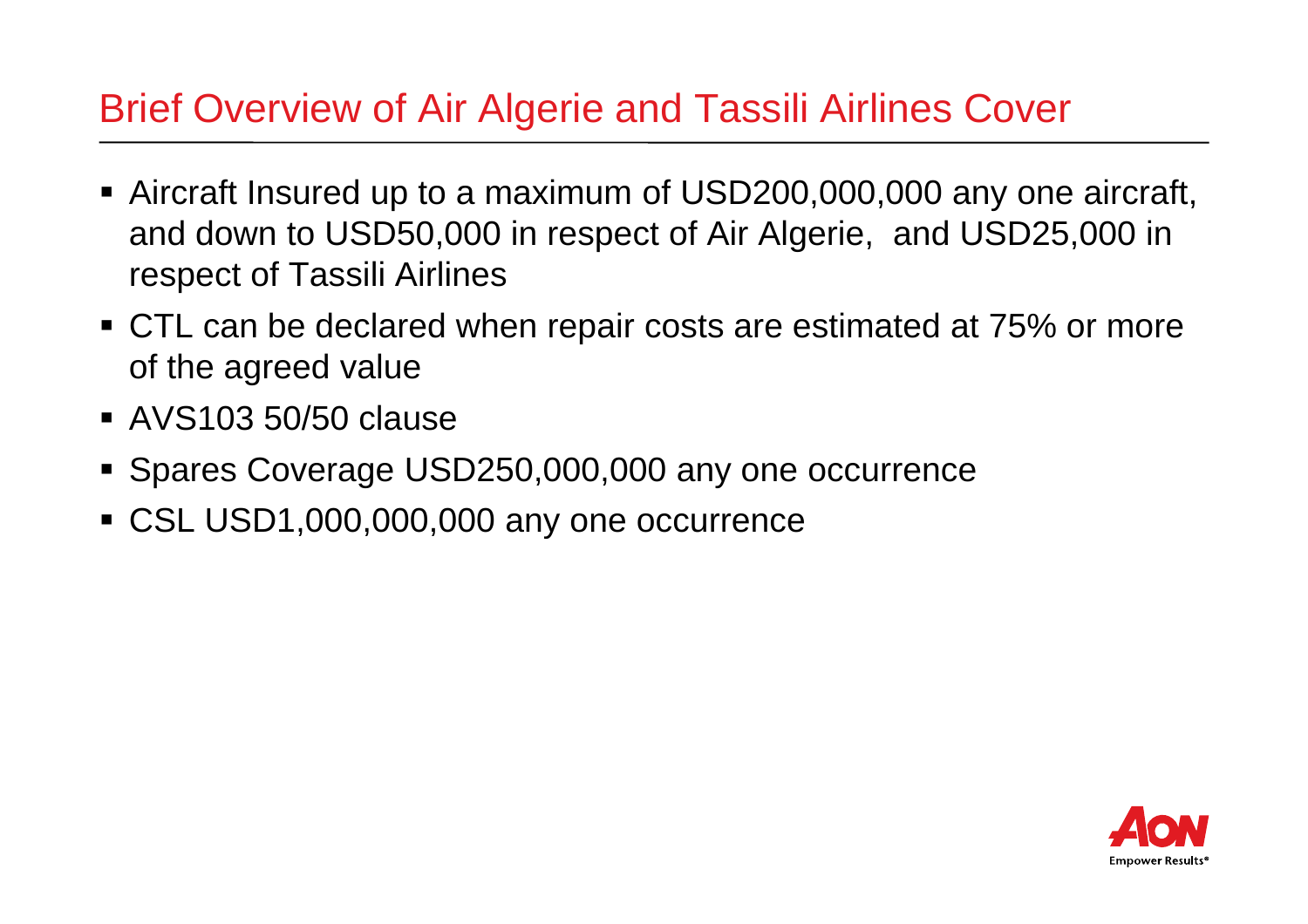### Expsosure Facing Aviation Insurers

- Over 1,250 Boeing 737 aircraft are estimated to be in the air at any one time
- Airlines carry an estimated six million people every day
- At peak times at Heathrow Airport there are 115 aircraft, these value in excess of US\$9 billion
- There are over 2,600 aircraft movements per day at Chicago O'Hare Airport
- Every 1.8 Seconds an aircraft is refuelled somewhere on the planet



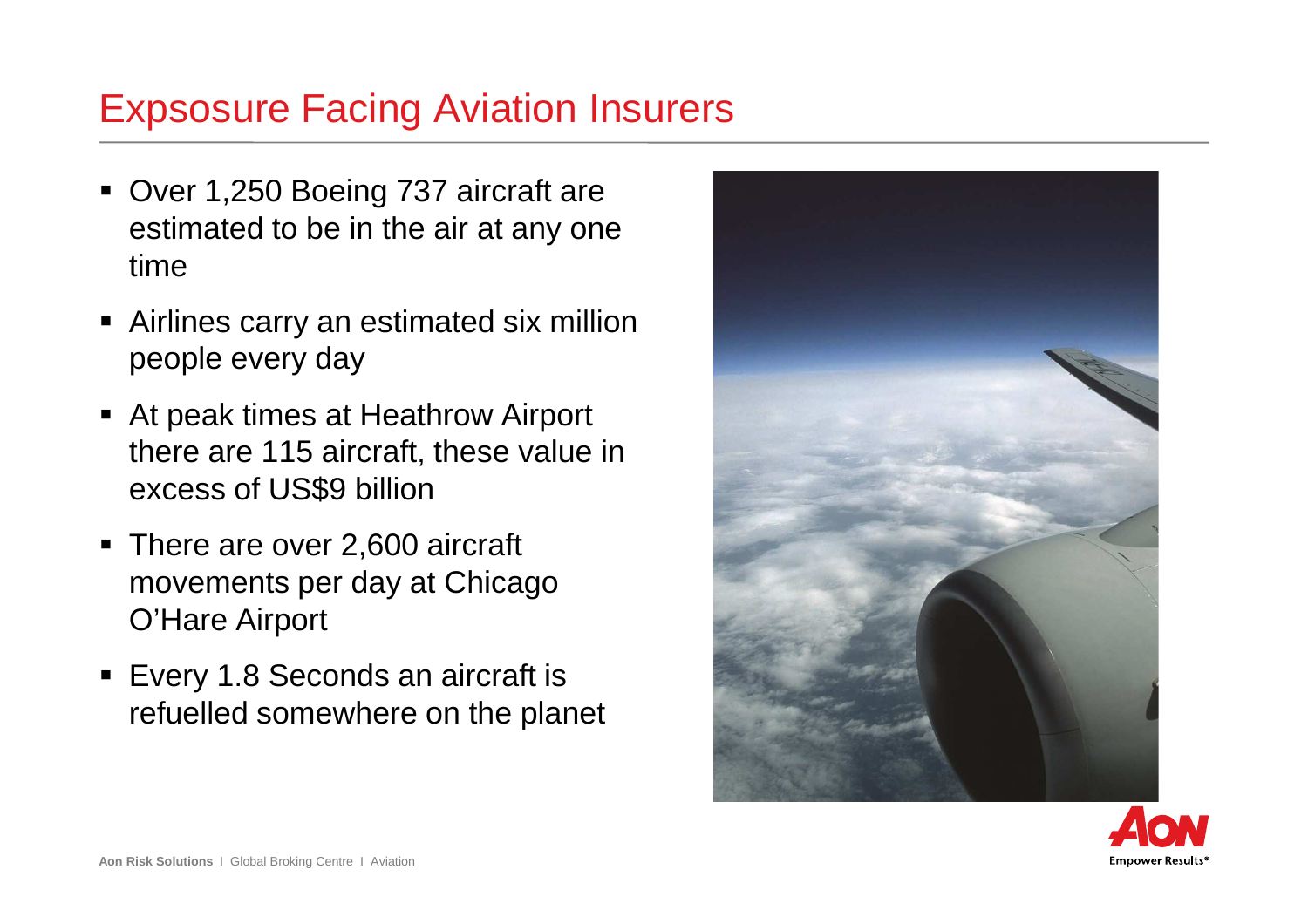## Scandinavian Airlines SAS, Milan, Linate-Italy8 October 2001 (MD-87)

#### **Aircraft: McDonnell Douglas MD-87Flight No.: 686**









#### **Fatalities: 114:114**





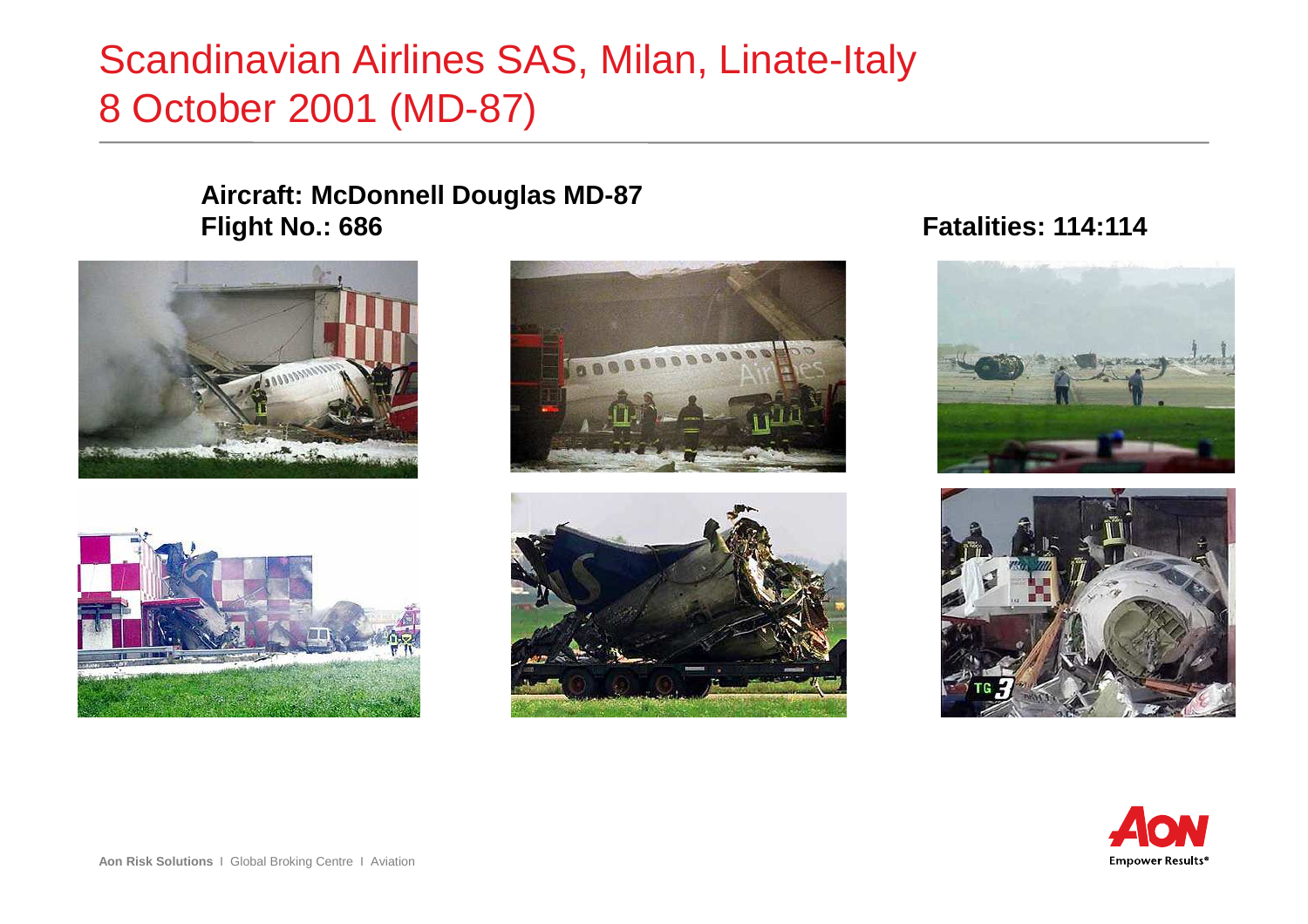Helios Airways, Grammatikos, Greece14 August 2005 (Boeing 737)

> **Aircraft: Boeing 737-31SFlight No.: 686**

**Fatalities: 121:121**



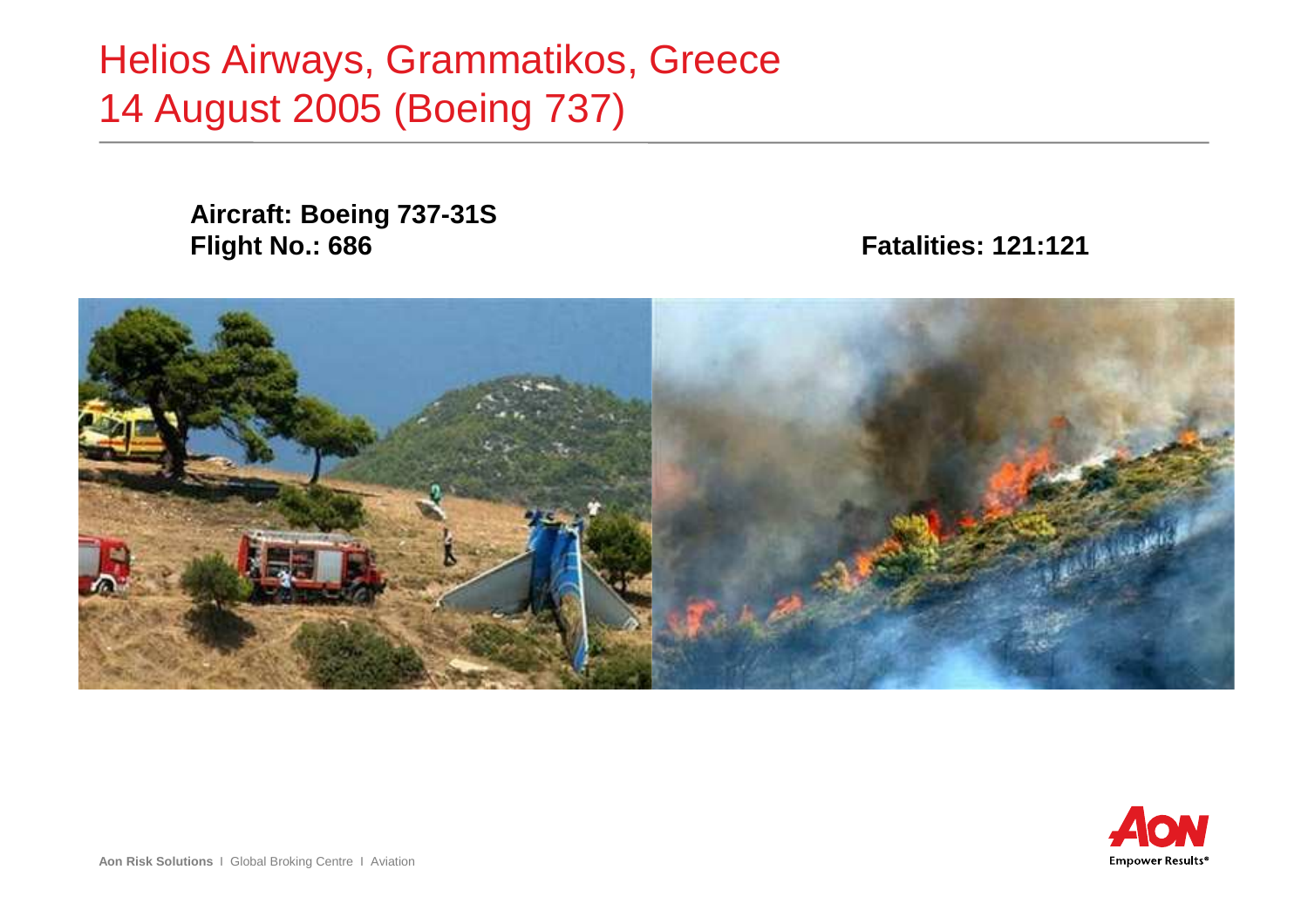## Spanair, Madrid, Spain20 August 2008

- Aircraft: McDonnell Douglas MD- Fatalities: 153: 17282
- Flight No: JK5502



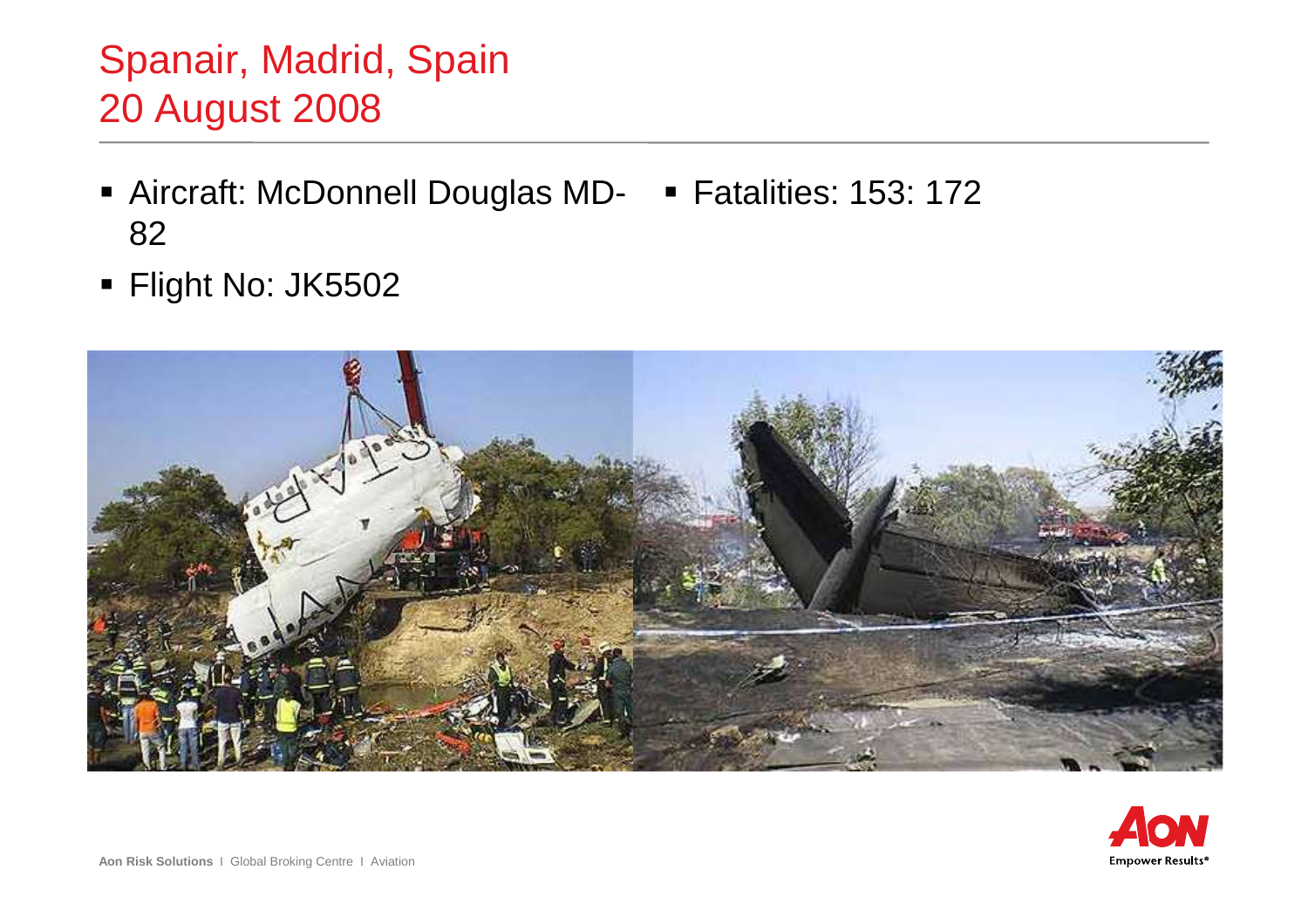## Aon Services:Major Claims Handled

The Aon claims team has been directly involved in many of the world's most prominent aviation losses. The following table, although tragic, will testify the depth of our experience.

On all of these occasions we were closely involved with the cases management to ensure that our clients' interests were protected.

| <b>Incident</b>           |                 |              | Date of Loss Aircraft Type Loss Location | <b>Passenger</b><br><b>Fatalities</b> |
|---------------------------|-----------------|--------------|------------------------------------------|---------------------------------------|
| Lamia                     | 28/11/2016 RJ85 |              | La Union, Colombia                       | 71                                    |
| Air Algerie               | 24/07/2014      | MD-83        | Near Gossi, Mali                         | 110                                   |
| <b>Ethiopian Airlines</b> | 12/07/2013      | B787-8       | Heathrow, London UK                      | Nil                                   |
| Dana Air                  | 03/06/2012      | MD-83        | Agege, Lagos, Nigeria                    | 146                                   |
| <b>Caribbean Airlines</b> | 30/07/2011      | B737-800     | Georgetown, Guyana                       | Nil                                   |
| EgyptAir                  | 29/07/2011      | B777-200     | Cairo, Egypt                             | Nil                                   |
| Afriqiyah Airways         | 11/05/2010      | A330-200     | Tripoli, Libya                           | 104                                   |
| <b>Ethiopian Airlines</b> | 25/01/2010      | B737-800     | Off Beirut, Lebanon                      | 82                                    |
| Air India                 | 04/09/2009      | B747-400     | Mumbai, India                            | Nil                                   |
| Lionair                   | 09/03/2009      | <b>MD-90</b> | Jakarta, Indonesia                       | Nil                                   |
| Colgan Air                | 12/02/2009      | DHC-8        | <b>Buffalo, New York</b>                 | 46                                    |
| Spanair                   | 20/08/2008      | <b>MD-82</b> | Madrid, Spain                            | 148                                   |
| <b>China Airlines</b>     | 20/08/2007      | B737-800     | Okinawa, Japan                           | Nil                                   |
| <b>Bellview Airlines</b>  | 22/10/2005      | B737-200     | Lisa, Nigeria                            | 118                                   |

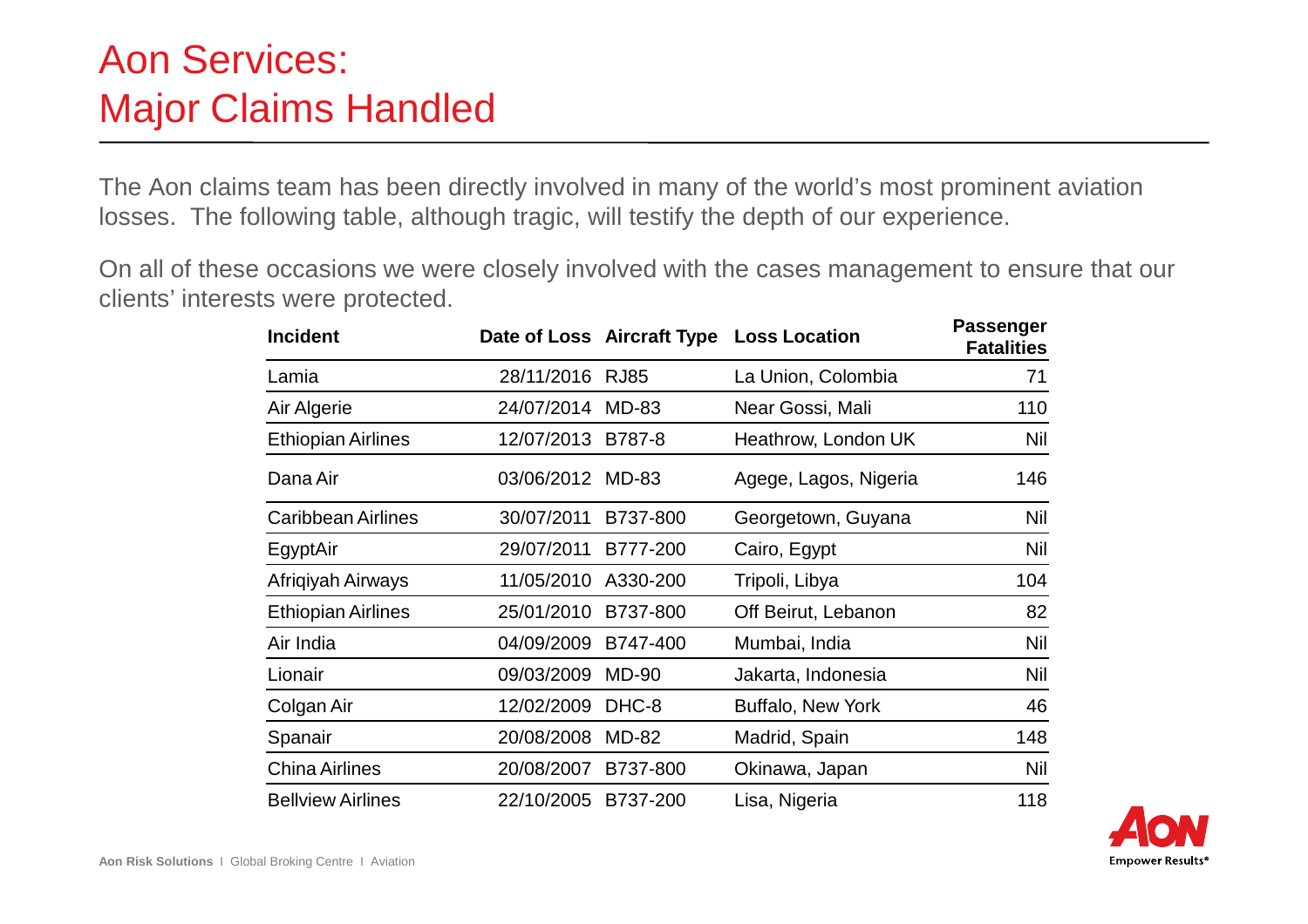#### Placement Structure



**Aon Risk Solutions** I Global Broking Centre I Aviation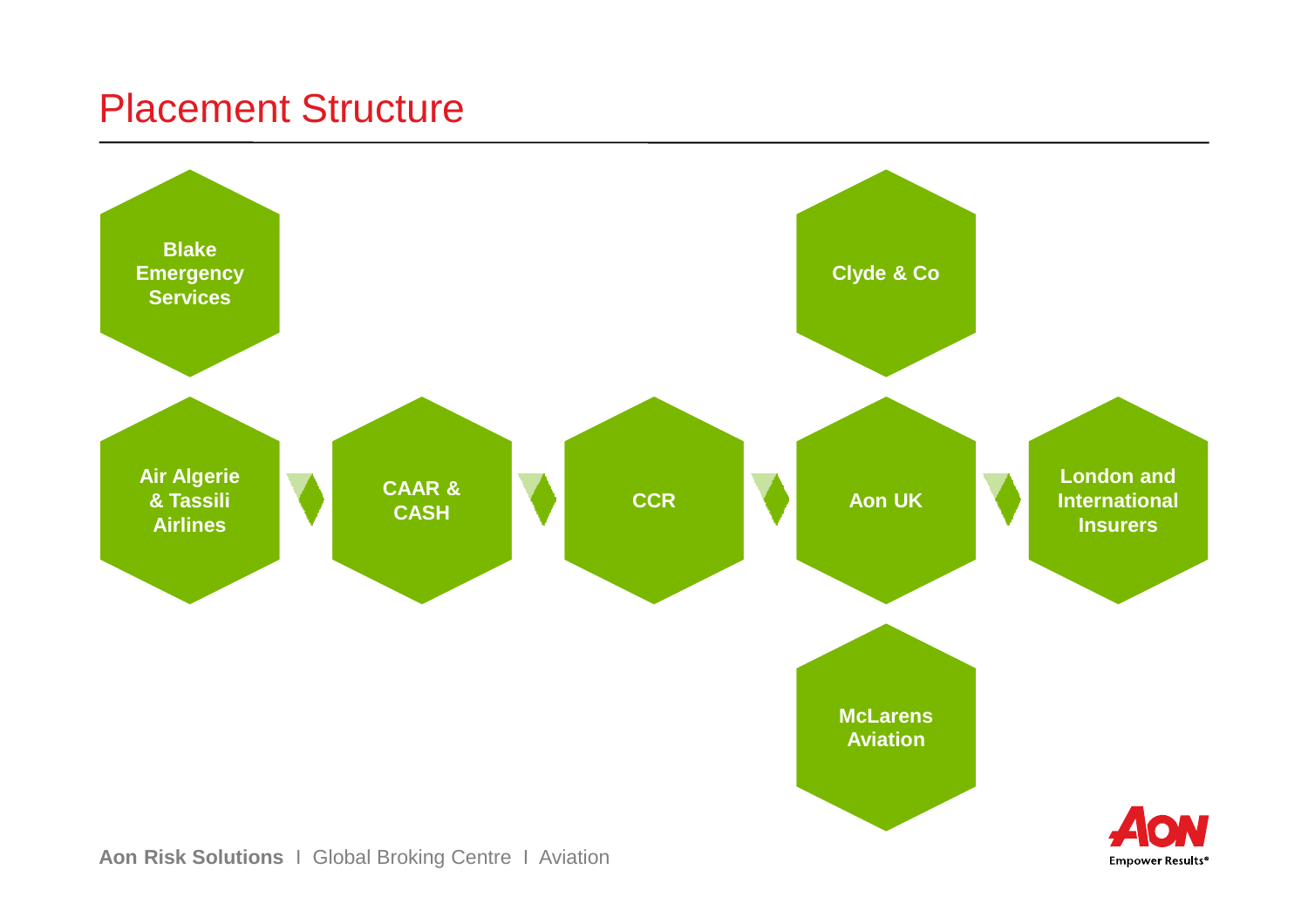### Emergency Procedures

- Telephone numbers work/home
	- Brokers
	- Loss Adjusters
	- Lawyers

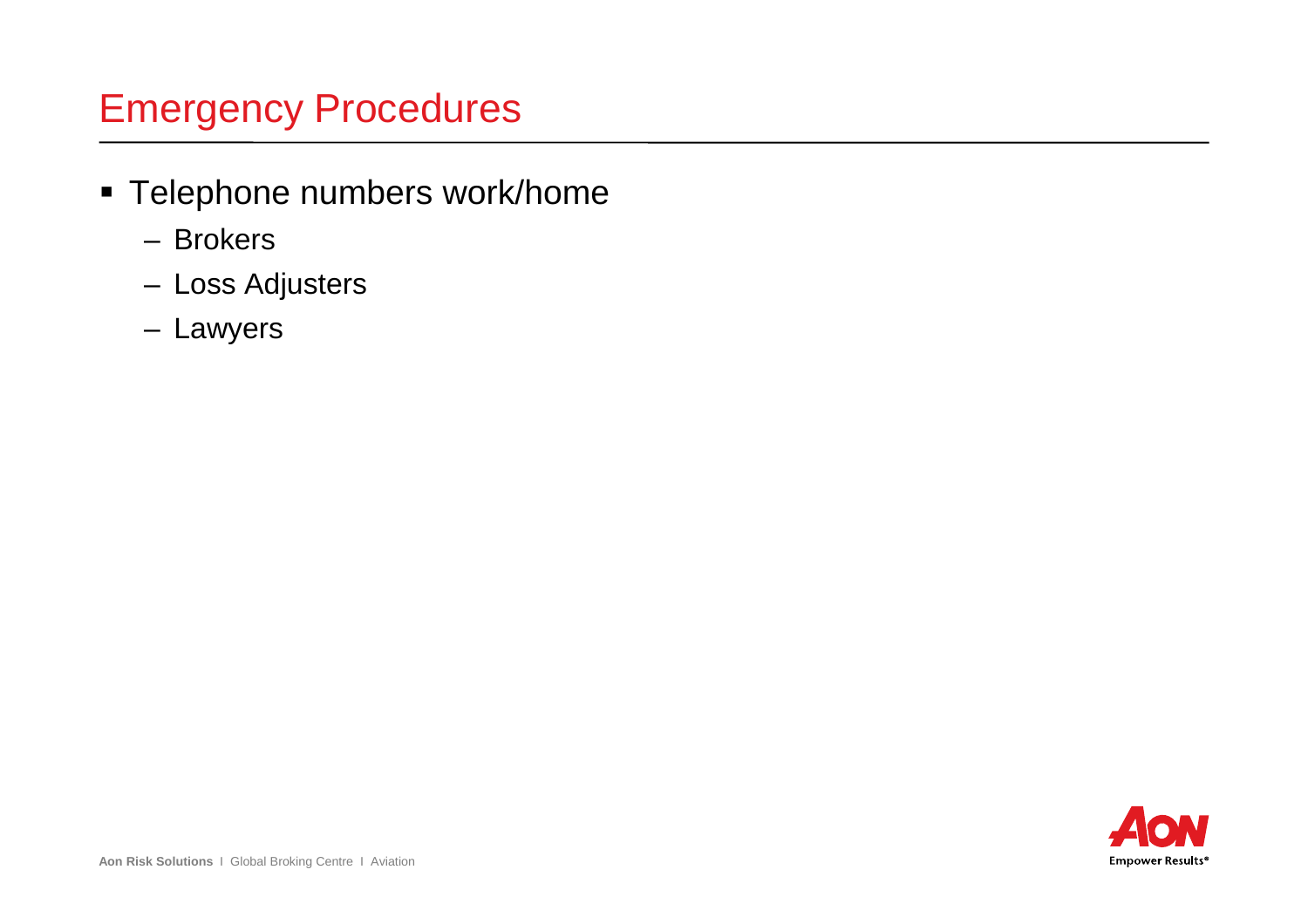## Who does the Broker work for?



- The broker:
	- Always acts in the clients best interest
	- Is your partner in the risk/Insurance field
	- Provides immediate support when a claim occurs
	- Protects client interests
	- Encourages insurers to be sympathetic to our client's needs
	- Promotes constant awareness of client image and reputation
	- Provides effective and lasting claims solutions

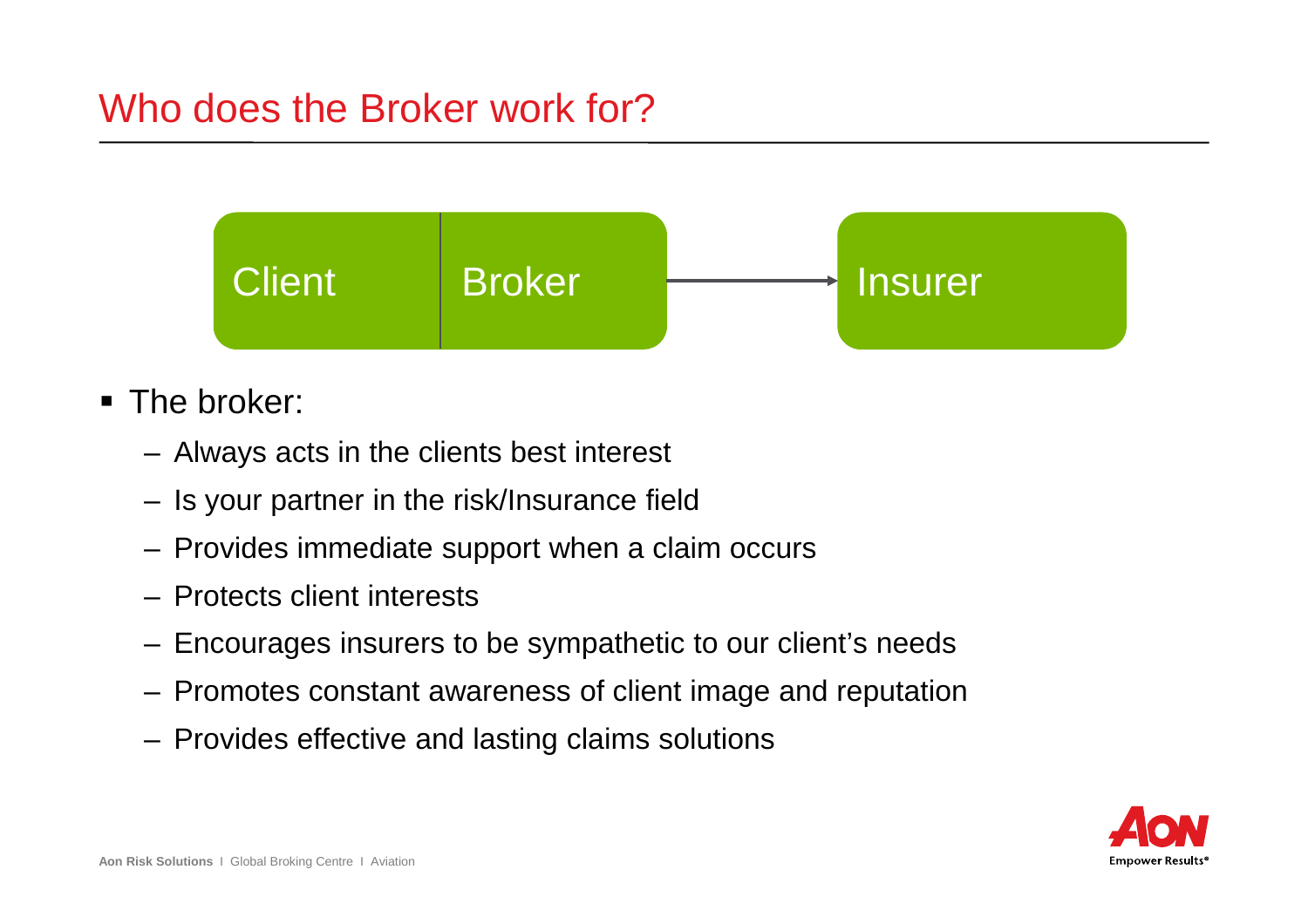#### What Happens with a Major Disaster?

- When an aircraft crashes there are two areas of immediate concern for both Operators and Insurers
	- The vital concern of securing the well being of survivors and assisting the families of those killed to deal with the material consequences of their bereavement in both the short and long-term
	- The other principle area of immediate concern is the desire to establish the circumstances in which the incident occurred. This is of the utmost importance because not only the need to establish the cause of loss for safety reason but also so that Aon can on your behalf immediately collect the money that are due from Insurers

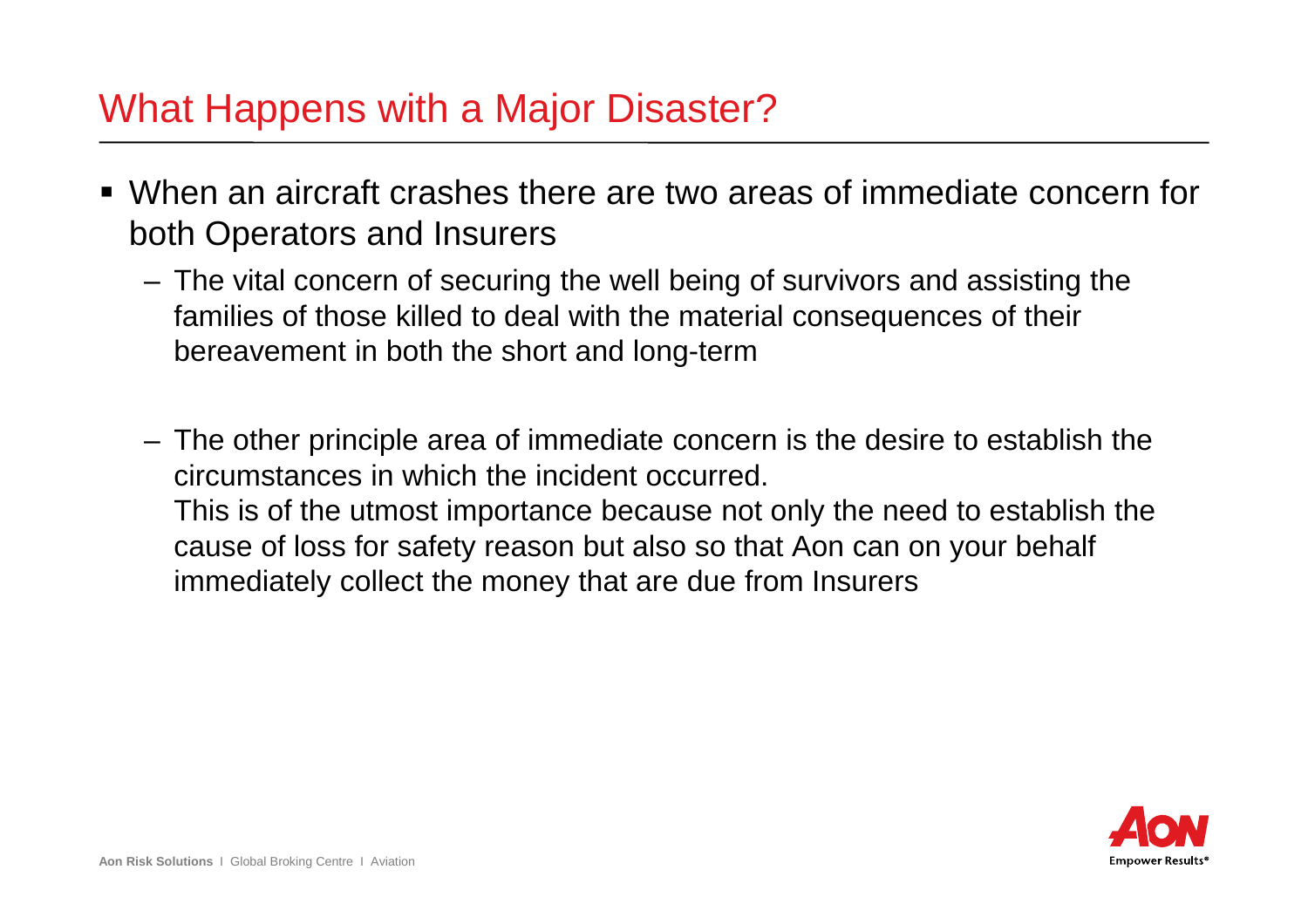### The Insurer's Case for Adequate Loss Reserving Practices

- **Example 21 Auditing requirements**
- Regulatory requirements
- More stability/predictability in market results
- Created flexibility to:
- Negotiate difficult cases
- Defend against aggressive plaintiffs
- Settle challenging claims when necessary
- Claims do not get better with age!

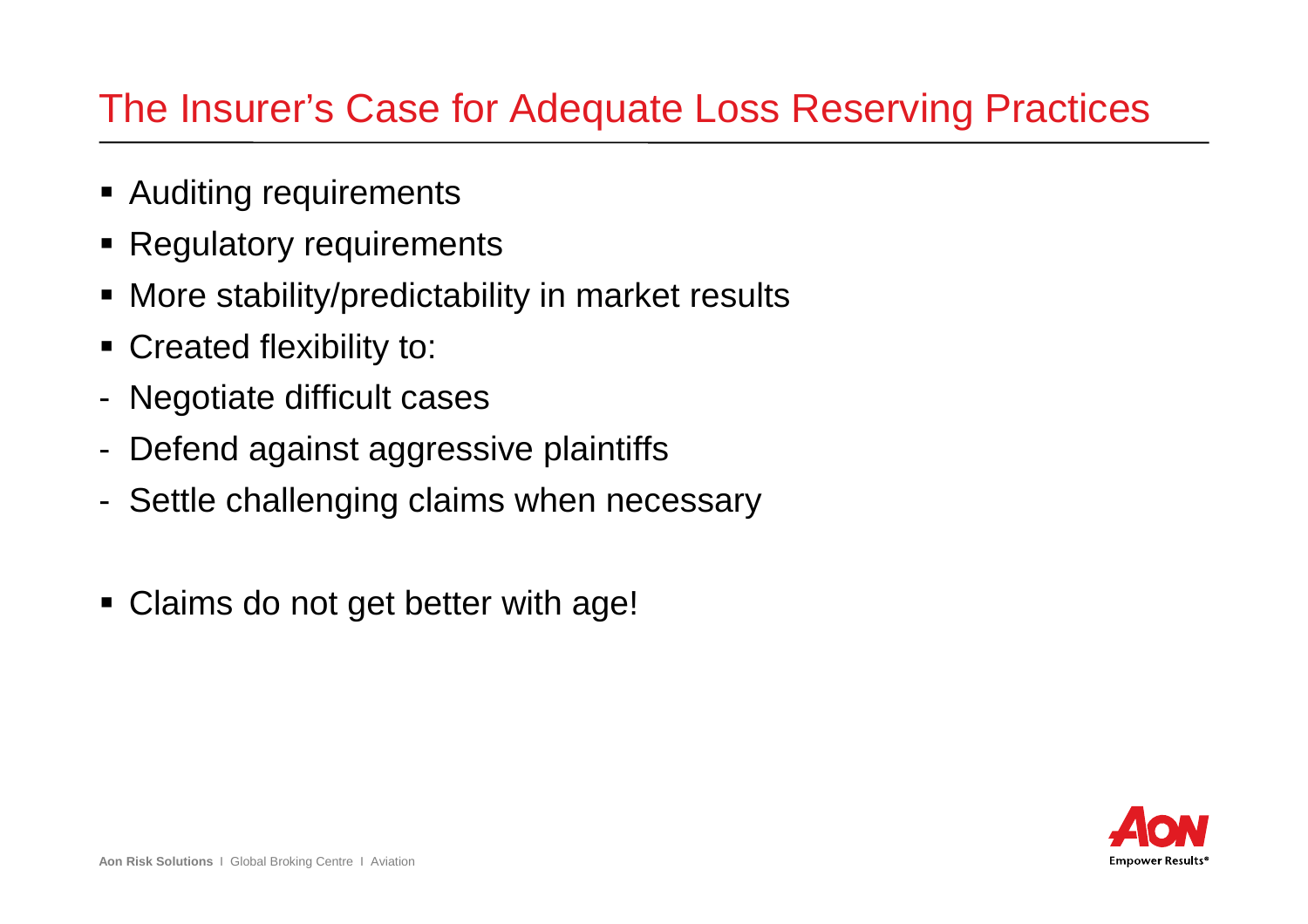#### Financial Implications

- **Importance of consultation with broker, lawyers and the insurers**
- Meeting the immediate financial needs of passengers and relatives of the deceased
- Record keeping
- Additional demands on staff
- Meeting immediate financial needs and issues of compensation

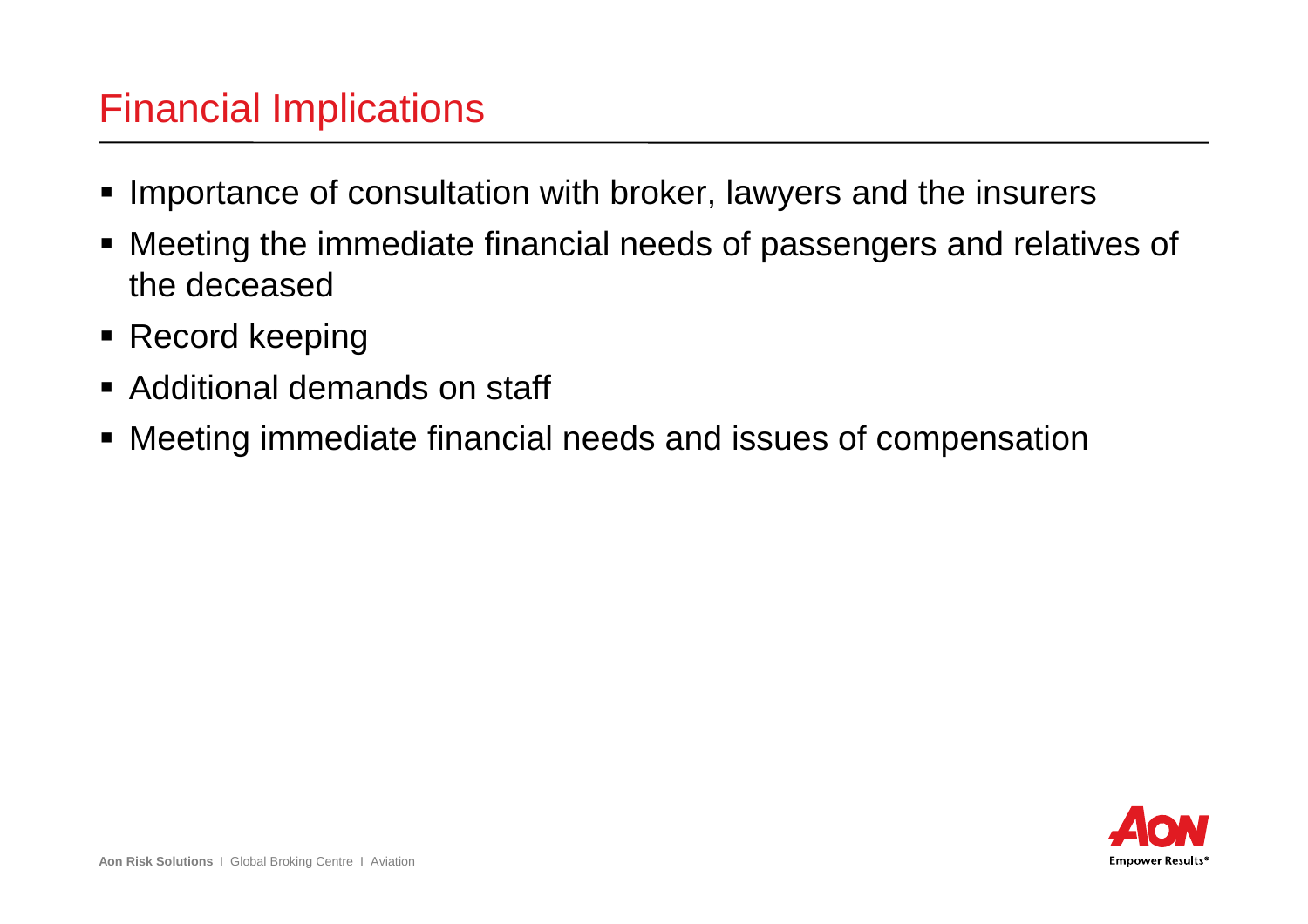### Disaster Management